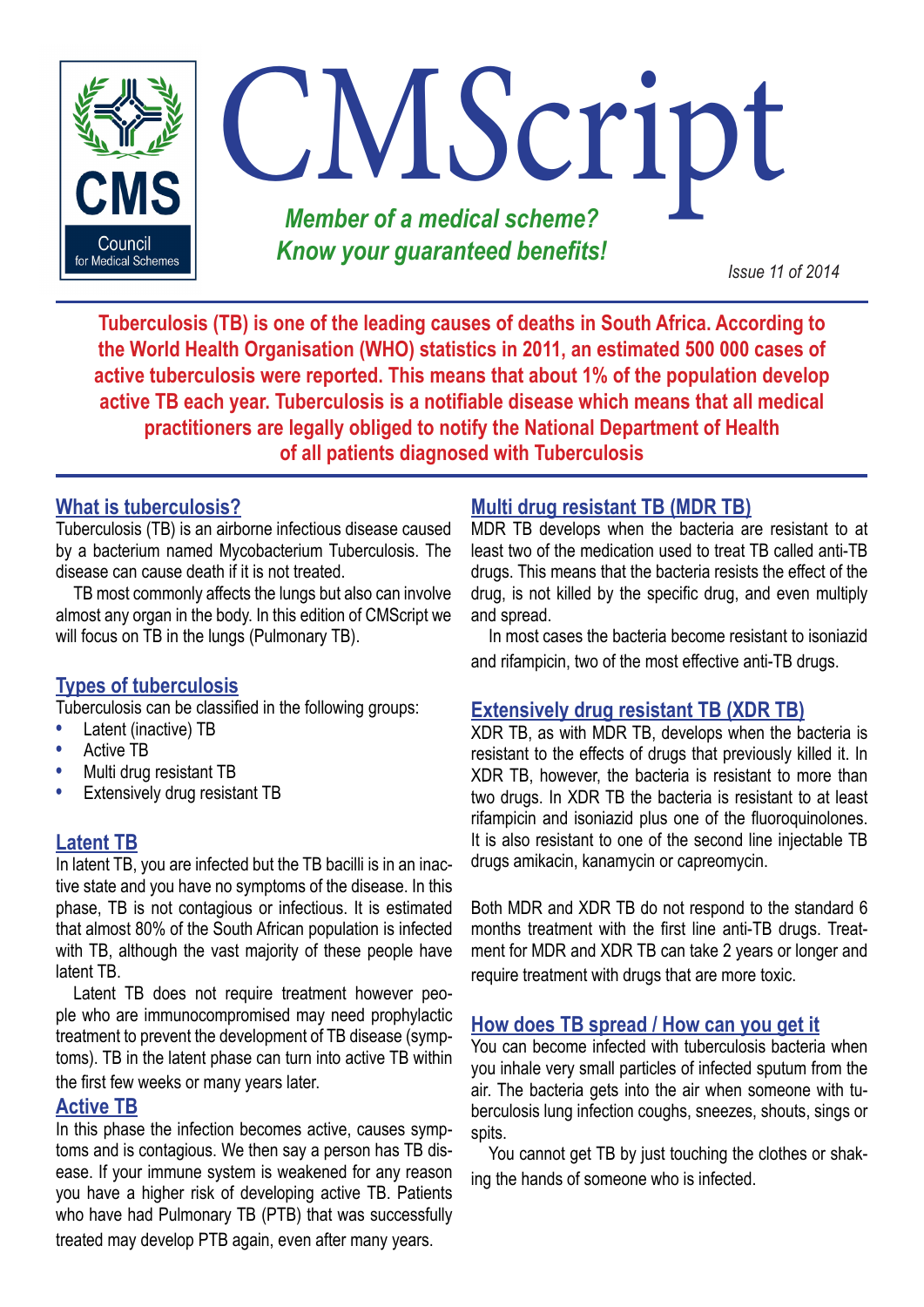#### **Signs and symptoms**

The main symptoms of pulmonary tuberculosis are generalized tiredness or weakness, weight loss of more than 1.5 kg per month, fever and/or night sweats for more than 2 weeks , coughing, chest pain, coughing up of sputum and/or blood (hemoptysis), and shortness of breath. Some patients may present wheezing symptoms.

## **TB as a PMB condition**

TB is included in the PMB regulations as one of the diagnostic, treatment pairs namely category 11S – Tuberculosis - Diagnosis and acute medical management; successful transfer to maintenance therapy in accordance with Department of Health (DOH) guidelines.

The inclusion of TB in the PMB regulations ensures that the diagnostic tests, treatment and the follow-up care of the disease must be funded.

As you will notice the regulations state successful transfer to maintenance therapy

in accordance with the DOH guidelines. This sentence should not be interpreted that maintenance therapy must be provided in the state sector. If the treatment that is prescribed is available from your private doctor or pharmacy, it is still included as PMB level of care.

# **Diagnosis**

TB diagnostic tests are included in the PMB regulations. These tests include the following:

- *• Sputum microscopy (Acid Fast Bacilli)* the test is used to identify bacteria in the sputum. The test is highly specific and the results are available quickly. The test may however be negative in HIV positive people even when the people have disease. This test should be done as first line investigation. Other tests may be requested when this test is negative despite signs and symptoms suggestive of TB. Sometimes it is difficult to obtain sputum especially in children. If that it is the case, saline nebulisation, gastric washing or bronchoscopy is necessary to obtain fluid that may contain bacteria.
- *• Sputum cultures and drug sensitivity* the test is more sensitive than sputum microscopy, however it is expensive and the results are only available after 6 weeks. The test is indicated in patients who have negative

smears on microscopy despite symptoms highly suggestive of TB (e.g. HIV negative patients and other immunocompromised patients), for drug susceptibility in people who previously had TB and have a recurrence or who still have positive smears after treatment, for drug susceptibility in people at risk of MDR or XDR TB. *• PCR based assays (Genotype® MTBDRplus assay)*– the test has reduced sensitivity although it is useful in diagnosing INH resistance. It can only be performed on smear positive patients and is therefore not indicated as first line diagnostic testing. The test provides

rapid diagnosis of drug resistant TB and results should be available within 48 hours in the laboratory and 7 days in health facilities for smear positive TB.

*• GeneXpert* – the test is an automated molecular platform to detect tuberculosis and rifampicin resistance testing. Xpert MTB/RIF is a more sensitive test than smear microscopy, therefore it is possible for a TB patient to be Xpert MTB positive but smear negative. It is approved for use directly on raw sputum and results should be available within 2 hours in the labo-

> ratory but available in health facilities within 48 hours. This test has the following advantages:

• It detects MTB

and Rifampicin resistance from one specimen at the same time.

- Processing time for the test itself is approximately 2 hours.
- It is specific for MTB complex; (it can differentiate MTB from other mycobacteria).
- It can also be used on the following processed samples - CSF, aspirates (gastric, lymph node) and tissue (i.e. pleural biospy).
- *• Drug susceptibility testing-* Pleural tap may be done when a patient has an effusion and fluid send to laboratory for analysis. It should be noted that pleural effusions may not necessarily contain bacteria but the § protein content of the effusion is used as a proxy to TB as a cause.
- *• Interferon gamma Release Assays (IGRA)-* IGRAs are blood tests that detect MTB infection but cannot distinguish latent TB from active TB. WHO does not recommend these tests for program purposes in low recommend these tests for program purposes in low  $\frac{3}{50}$ <br>and middle income settings which includes South Africa. This test will not be funded at PMB level of care for  $\frac{1}{8}$ screening or diagnosis of TB.
- *Tuberculin skin test*-The tuberculin test has limited value in clinical work, especially where TB is common. The test shows hypersensitivity to proteins of the TB  $\overline{\overline{s}}$

**2**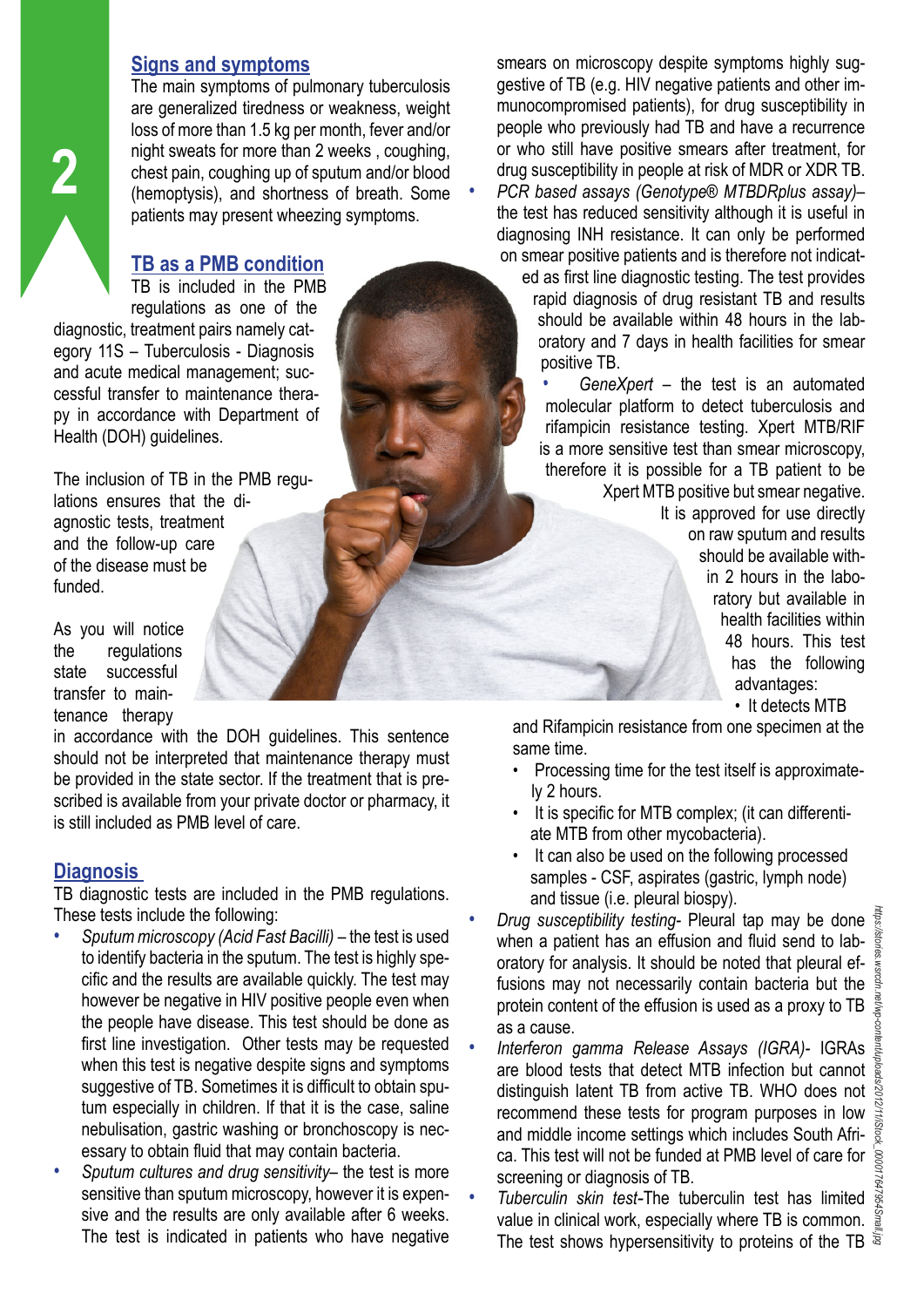bacillus, as a result either of infection with M. tuberculosis or induced by Bacille Calmette-Guérin (BCG) vaccination. A positive TST does not indicate TB disease, only infection. Infection is one of the criteria used in the diagnosis of TB in children. The WHO has recently reviewed data on the performance of serological tests for TB and has strongly recommended that these tests should not be used in the diagnosis of TB infection or disease. Therefore this test is not included at PMB level of care for adults but maybe used for diagnosis in children.

## **Adjunctive tests**

- Chest X-rays are a non-specific test and therefore may be difficult to interpret. For instance, lung tissue scarring from old PTB is difficult to differentiate from active PTB. Sometimes the PTB may not be apparent on chest X ray.
- Computerized Tomography (CT scan) and Magnetic Resonance Imaging (MRI): The use of CT scan and MRI are not widely recommended because they are expensive but they have proved useful for imaging tuberculosis lesions in:
- Children and immune compromised people suspected to have TB but without any positive findings
- Patients with normal or inconclusive chest x-ray where TB complications are suspected
- Patients with extra-pulmonary TB
- Adenosine DeAminase (ADA): ADA is an enzyme found in most cells, it is elevated in TB effusions (>30μl). This test may therefore be useful in confirming the cause of an effusion when it doubt.

Other tests used to determine drug resistance, TB in people who also suffer from other diseases, and TB not located in the lungs are available but will not be discussed in this edition.

Other investigation methods, other than the ones mentioned, may also be done in order to identify possible conditions that may have an impact on the treatment provided. These baseline tests are mostly performed on the first contact but may be repeated on specific intervals. The national guidelines specify these as follows in the table below.

| <b>Investigations</b>        |                                                                                                      | <b>Recommended frequency</b>                  |  |
|------------------------------|------------------------------------------------------------------------------------------------------|-----------------------------------------------|--|
| <b>Microscopy</b>            | All patients                                                                                         | Baseline, 7 weeks and 23 weeks                |  |
| Height                       | All patients                                                                                         | <b>Baseline</b>                               |  |
| Weight                       | All patients                                                                                         | <b>Baseline and monthly</b>                   |  |
| <b>Body mass index</b>       | All patients                                                                                         | <b>Baseline</b>                               |  |
| <b>HIV test</b>              | Patients with unknown HIV status or<br>have not tested in the past year                              | <b>Baseline</b>                               |  |
| <b>Blood glucose</b>         | Urine glucose and ketones<br>(All patients)                                                          | <b>Baseline</b>                               |  |
|                              | Blood glucose (symptomatic patients)                                                                 | Baseline and monthly for diabetic<br>patients |  |
| <b>Pregnancy test</b>        | Women of child bearing age,<br>presenting with history of<br>amenorrheoa and not on<br>contraception | <b>Baseline</b>                               |  |
| <b>Alcohol use screening</b> | Patients with a history of alcohol use                                                               | <b>Baseline</b>                               |  |
| <b>Liver function tests</b>  | In patients with a history of liver<br>disease, excessive alcohol use                                | Baseline,                                     |  |
| Serum creatinine             | In patients with a history of kidney<br>disease                                                      | Baseline, monthly                             |  |
| Chest x-ray                  | Patients with concomitant lung disease<br>and those with a history of working in<br>the mines        | Baseline, end of treatment                    |  |